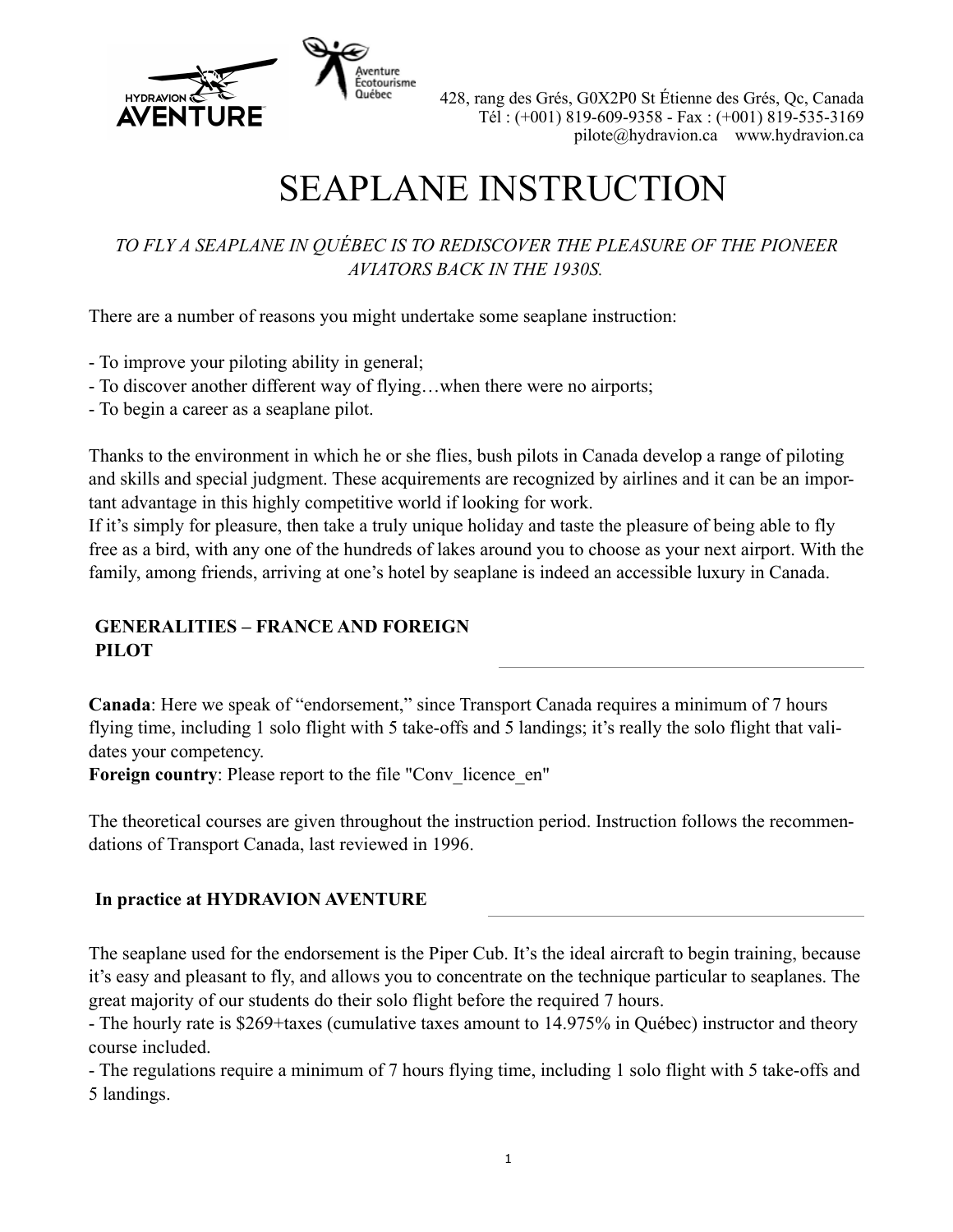

## **DIFFERENT INSTRUCTION PROGRAMS**

#### **Classic formula**

- The classic formula is to take some accommodation at our waterbase, from where you can follow the seaplane program on the Piper Cub. You can then take advantage of other activities offered by Hydravion Aventure and upon request, use a Beaver or a Cessna to discover the surrounding region. - The seaplane base CHA2 is located 20 minutes by car from downtown Trois-Rivières. Here is a Google Map link:<http://goo.gl/maps/UgEHM>

- The site is perfect for flying instruction, directly on the quayside. It is also interesting to visit the surrounding region, with its multitude of lakes offering many a pretext to stop off and visit an outfitter's camp, or lakeside inns and hotels. Nearly all the photos on this site were taken in the Mauricie region. - Trois-Rivières city is 20 min driving, Shawinigan city 10 min, these two cities are very festive in summer.

- 5 days package, 7 hours flight training, floatplane transfer from Montreal waterbase city center, 5 days rental car at our main waterbase, **\$5990 + taxes/person**.

#### **All-inclusive formula**

In order to provide you with a genuine holiday at the same time, for a number of years now we have been offering a combined stay with flying instruction and accommodation all organized. In principle, we will arrange accommodation in a hotel on the waterside for the four days that you will spend learning the rudiments of flying the Piper Cub.

After that, if you are with the family or a group of friends, you can use a Cessna 180 or a De Havilland Beaver to discover something more of Québec by seaplane. Maybe stay in a log-cabin style hotel or a remote outfitter's camp. This is an 11-day/10-night program starting and ending in Montreal.

- If you are travelling by yourself, you can do this discovery tour of Québec at the controls of a Piper Cub, flying from inn to inn in company with an instructor/guide. You'll complete about 15 hours of flying time in the seaplane in total. This is an 8-day/7-night program and one of the more extraordinary aviation experiences you are ever likely to have. The cost is **\$9,990 all taxes included**, including accommodation in a 3- or 4-star hotel with half board, and all flights hours of instruction on a Piper Cub.

Please don't hesitate to contact us if you have any questions. We will be pleased to assist you in preparing for your flying instruction on a seaplane.

We like to be in close contact with our clients, so a telephone call is to be recommended first of all so we can present our company and better respond to your needs. If it is convenient for you, please give us a contact telephone number as well as a time when you would be free to speak with us and we'll get in touch.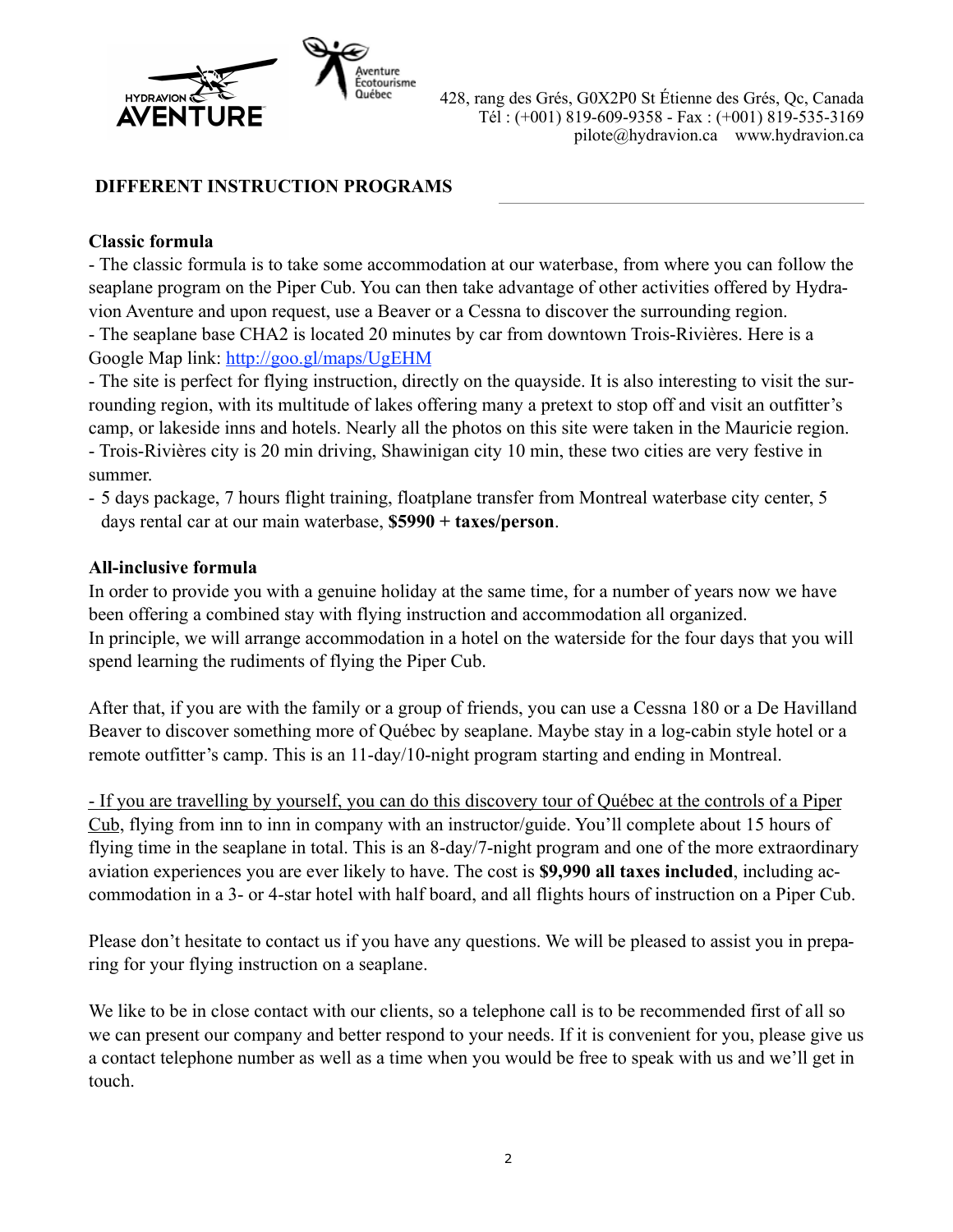

## **HOW TO BOOK:**

You can book by filling out the booking form available on the website with your contact details and the name of the trip you would like to take (Flying Instruction), as well as the formula desired. Do not enter the cost, as we will send you a quote depending on the formula chosen and the level of service required (accommodation, etc. if required).

If you have any special requests, you can contact us, preferably by email, at  $pilot \in \mathcal{Q}$  hydravion.ca as well as by phone at (+001) 819-609-9358.

A deposit of 35% of the total cost is required to confirm a reservation. Your booking will be confirmed and an invoice sent along with a detailed trip plan.

# **Looking forward to flying together…**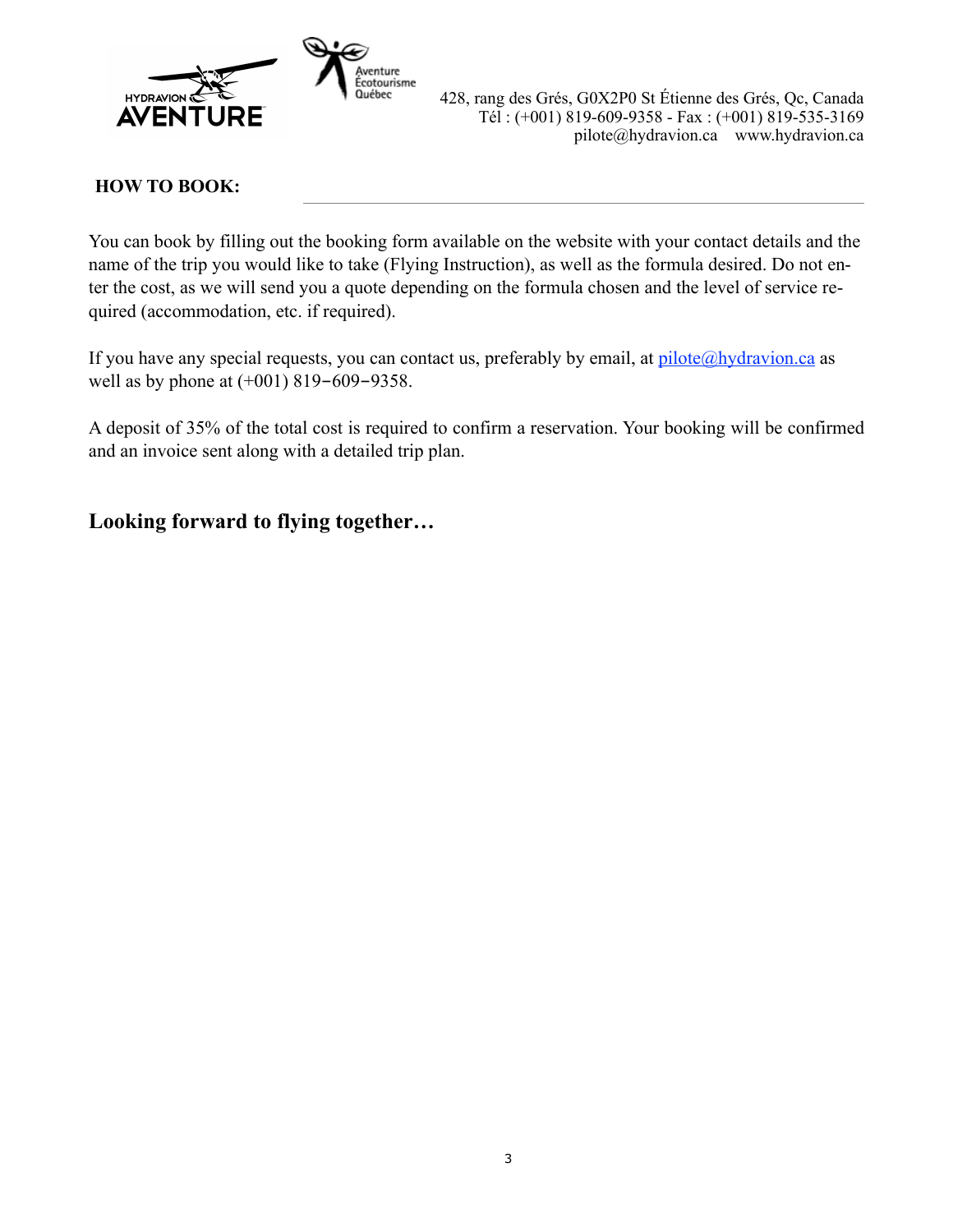

# **FREQUENTLY ASKED QUESTIONS**

## **Renting a seaplane to fly solo**

Hydravion Aventure is, as far as we know, the only bush company – aerial taxi to offer recognized flying instruction on a seaplane.

Flying instruction is exclusively done on a Piper Cub.

There are two types of solo flights:

- As part of the training program, we naturally offer the possibility of a solo flight on a Piper Cub; these are local flights without passengers, under the supervision of an instructor on the ground.

- To rent a plane without an instructor, allowing you to take off and land anywhere you like, is only available to a few of our clients. They must have a minimum of 50 hours on a seaplane and have demonstrated that they can fly with complete safety (theirs, their passengers and that of the aircraft). It must be clearly understood that, even though one can fly about quite freely, flying a seaplane in Canada involves going into a potentially hostile and inhospitable environment. There is no infrastructure, no airport (though sometimes a dock or a beach), and so it requires considerable knowledge and experience to know how to shelter and aircraft and refuel it etc. And above all, this type of flying is similar to mountain flying, so one has to know how to complete the right circuit, how to approach each lake one lands on, and how to negotiate the surrounding hills. Questions will arise: is the lake long enough, are there shallows, what about the flaps, etc. And all that has to be calculated rapidly far from civilization!

It is therefore possible only for the assiduous; you will be responsible for the aircraft and assume the amount of the deductible in case of an incident.

## **Type of seaplane provided for instruction**

Flying instruction as such is only available on the Piper Cub.

If you opt to then do a discovery circuit on a Cessna or De Havilland Beaver with your family after training on the Piper Cub, you will be in the right-hand seat, can fly the aircraft from time to time and assist the pilot. You'll see, that's already a lot of work!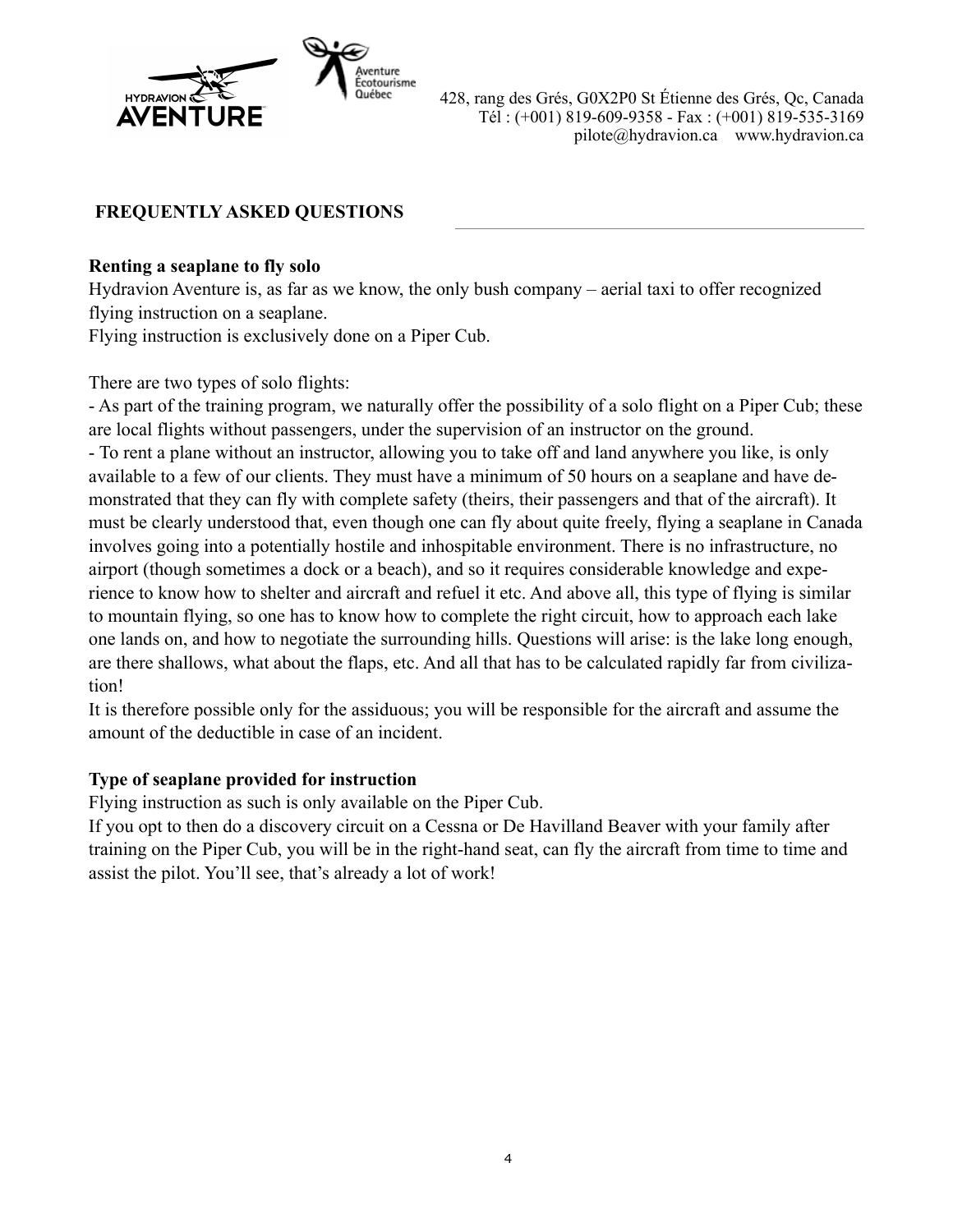

#### **FOREIGN PILOT INFORMATIONS RELATED TO REQUIREMENTS OF THE SEAPLANE RATING**

*1- If you wish to receive training on a seaplane without the intention of having the seaplane rating added to your foreign licence :* 

*You will only receive dual training ; you will need a valid foreign medical and licence. Note: no solo flight* 

*2. If you wish to receive seaplane training with the intention to have the seaplane rating added to your foreign licence :* 

*Get in touch with the civil aviation authority responsible for the issuance of your licence in order to be informed of their requirements and obtain the documents required to have the seaplane rating added to your foreign licence.*

*You will be required to apply for a Foreign Licence Validation Certificate for training from Transport Canada. See the enclosed procedure [ANNEXE A](#page-5-0)*

- *3. If you already have the seaplane rating on your foreign licence : You should apply for a Validation Certificate Issued on the Basis of Foreign Licence, for private recreational purposes, from Transport Canada. See the enclosed procedure. [ANNEXE B](#page-6-0)*
- *4. If you wish to add the seaplane rating on your Canadian licence : The requirements are stipulated in the Canadian Aviation Regulations, Standard 421.38(1)\* found on the Transport Canada Web site as reported on the reverse side of the enclosed document [ANNEXE C](#page-7-0)*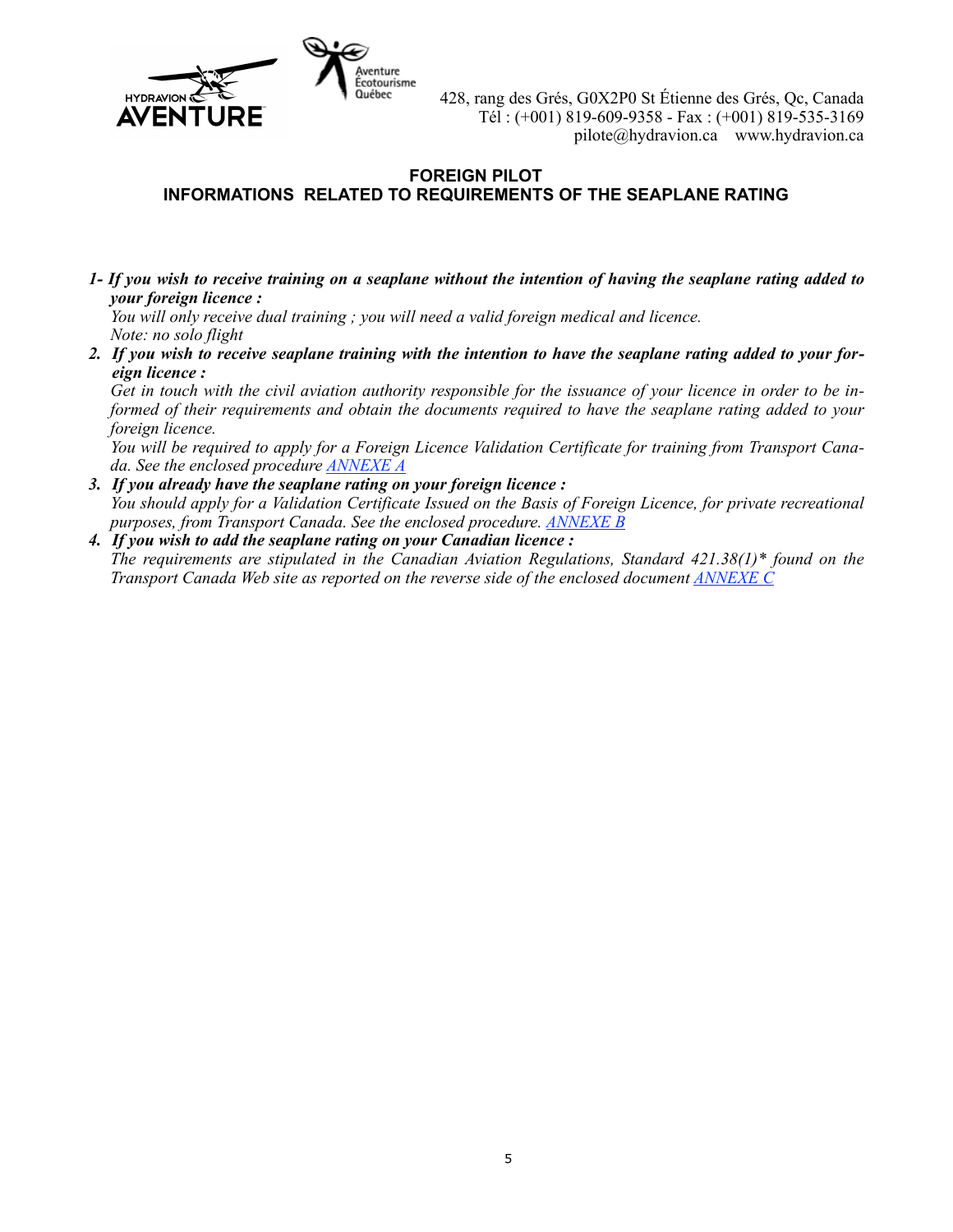

#### **FOREIGN PILOT INFORMATIONS RELATED TO REQUIREMENTS OF THE SEAPLANE RATING**

<span id="page-5-0"></span>*ANNEXE A Quebec Region - Procedures - Foreign Licence Validation Certificate (FLVC)*

*In order to process a request to obtain an FLVC, the following documents must be received:* 

- *1. A completed application for the FLVC. Sea under "Other Application Forms" via [http://www.tc.gc.ca/](http://www.tc.gc.ca/eng/civilaviation/opssvs/general-personnel-apps-1820.htm) [eng/civilaviation/opssvs/general-personnel-apps-1820.htm](http://www.tc.gc.ca/eng/civilaviation/opssvs/general-personnel-apps-1820.htm)*
- *2. A valid foreign flight crew licence or a valid temporary foreign flight crew licence that is endorsed with: a) privileges and ratings applicable for the FLVC application;*

*b) A valid English or French language proficiency rating to a minimum "Operational level" (ICAO level 4).* 

- *i. If a language proficiency rating is not endorsed on the licence or in the case where the licensing staff is unable to determine the validity of the language proficiency rating, then the applicant shall provide a letter from the same Civil Aviation Authority that issued the licence attesting to the validity and the language proficiency level attained.*
- *3. A valid medical certificate issued by the same state that issued the licence.* 
	- *a. In the case of a licence issued by a member country of the European Aviation Safety Agency (EASA), a medical certificate issued by any EASA member country should be accepted.*
- *4. A copy of the data page from the applicant's passport indicating photo identification, name, signature, date of birth and citizenship.*
- *5. The fee specified in Subpart 104 of the CARs, Schedule IV, Item 14. \$45.00 (can be paid in person at the Transport Canada Office).*

*Please scan and send the above information via e-mail so we may open a file. We will send you a confirmation of your file number.* 

*Once you arrive you must provide Transport Canada with all original documents.* 

*Our offices are located at the following locations:<http://www.tc.gc.ca/eng/quebec/menu.htm>and Regional Offices <http://www.tc.gc.ca/eng/civilaviation/opssvs/general-personnel-licensing-1804.htm> It is at this time your FLVC will be issued to you.* 

*If you have any questions please write us at [licence-qc@tc.gc.ca](mailto:licence-qc@tc.gc.ca)*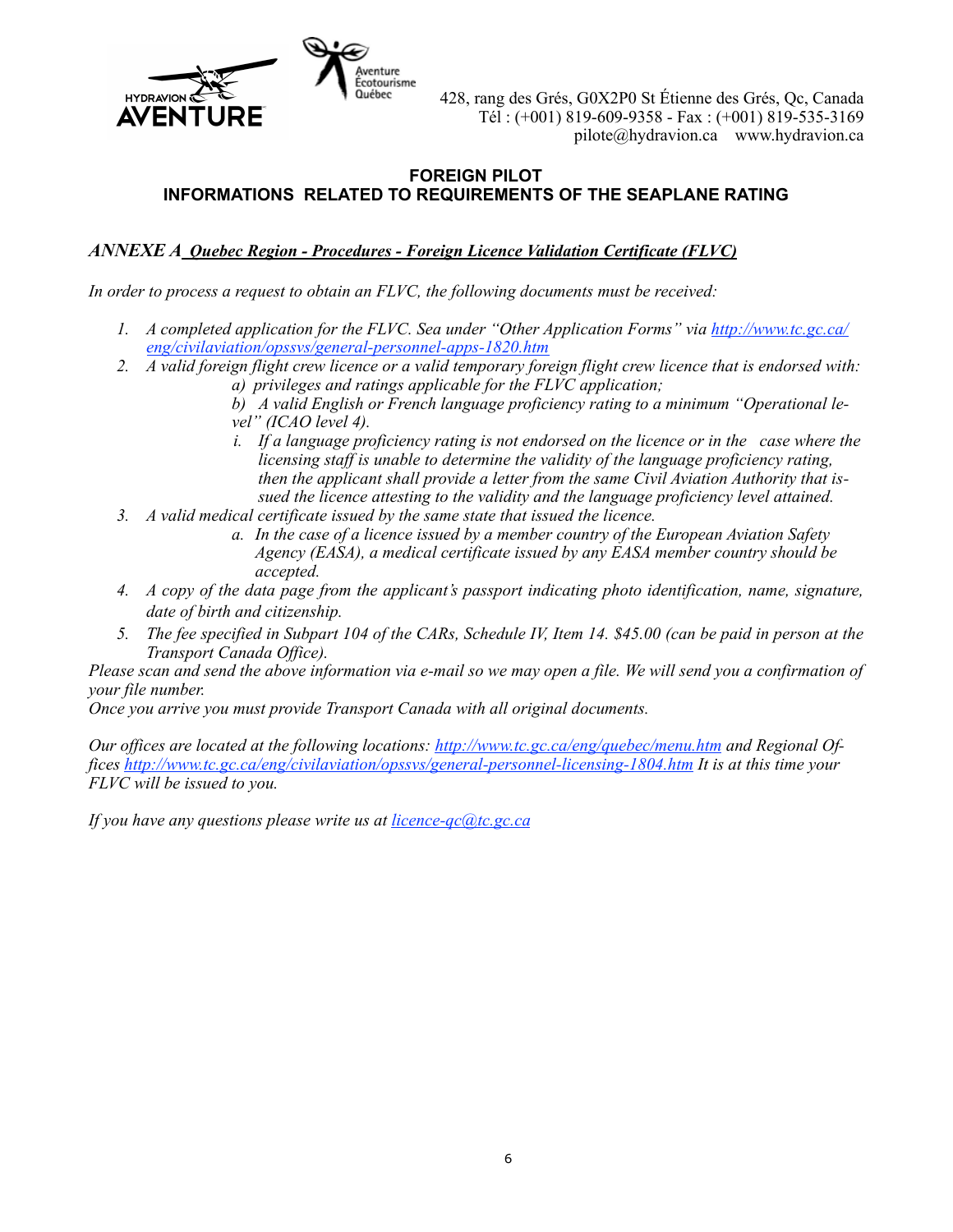

#### **FOREIGN PILOT INFORMATIONS RELATED TO REQUIREMENTS OF THE SEAPLANE RATING**

## <span id="page-6-0"></span>*ANNEXE B Licence Issued On the Basis of Foreign Licence*

*(a) An applicant who is the holder of a Private or higher pilot licence -aeroplane issued by a Contracting State shall be considered:* 

 *(i) to have met the ground school instruction requirement; and* 

 *(ii) to have met the written examination requirement and the flight test requirement, provided that the foreign licence was not issued on the basis of a licence from another State, and that the applicant:* 

 *(A) has met the flight time requirements specified in subsection (4);* 

 *(B) has obtained a minimum of 90% in the written examination Student Pilot Permit or Private Pilot Licence for Foreign and Military Applicants, Aviation Regulations (PSTAR); and* 

 *(C) has completed, as pilot in command or co-pilot in aeroplanes, a minimum of 5 take-offs* 

*and 5 landings within the 6 months preceding the date of application for the Canadian licence. (b) The licence shall be annotated by the Minister to indicate that it was issued on the basis of the foreign licence.* 

*(c) An applicant shall hold a Category 3 canadian Medical Certificate valid for a Private Pilot Licence - Aeroplanes;* 

*BE ADVISED you should obtain a canadian medical prior to come (minimum 40 days) and be sure your foreign licence meets canadian requirements (flight time, cross country 150 Nm, 5 hours instruments flight training)* 

*Form 26-0791E and 26-0726E are to be used.*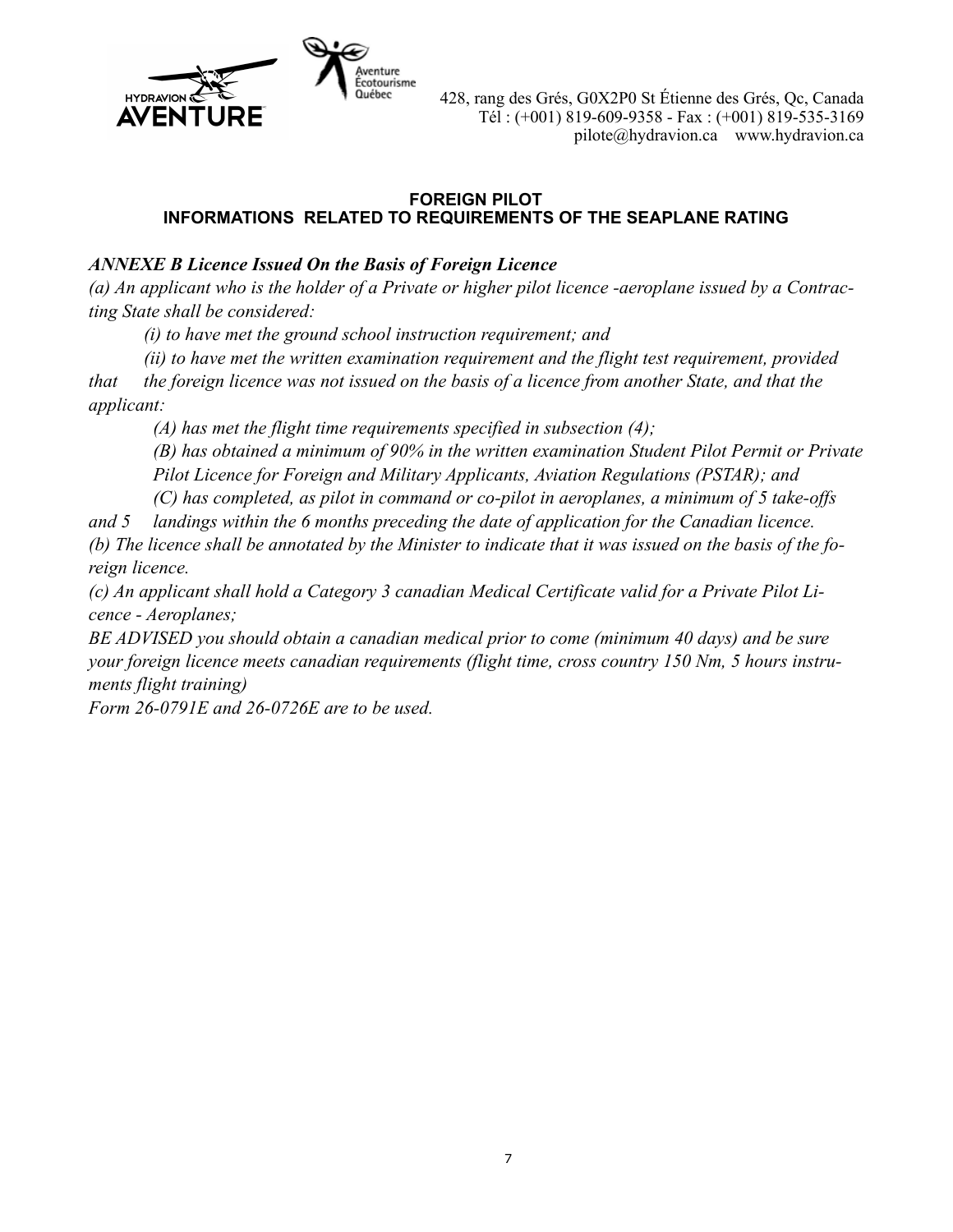

#### **FOREIGN PILOT INFORMATIONS RELATED TO REQUIREMENTS OF THE SEAPLANE RATING**

<span id="page-7-0"></span>*ANNEXE C* 

*CAR's 421.38 Seaplane Rating - Requirements*

#### *(a) Experience*

*(i) An applicant for a seaplane rating shall complete a total of 7 hours of seaplane training, including: (A) a minimum of 5 hours dual instruction, and* 

*(B) a minimum of 5 takeoffs and landings as sole occupant of the aeroplane, except for two crew aircraft, in which case the takeoffs and landings shall be done as pilot-in-command.* 

*(ii) The following exercises shall be included in the seaplane training:* 

*(A) taxiing,* 

*(B) sailing,* 

*(C) docking,* 

*(D) takeoffs, and* 

*(E) landings, and* 

*(F) as conditions exist, operations on glassy water, rough water and in crosswind conditions.* 

*(b) Skill*

*Within the 12 months preceding the date of application for a seaplane rating, an applicant shall have successfully completed a qualifying flight under the supervision of a Transport Canada Inspector or a person qualified in accordance with CAR 425.21(6) by demonstrating the level of skill specified in the Instructor Guide - Seaplane* 

*Rating (TP12668).*